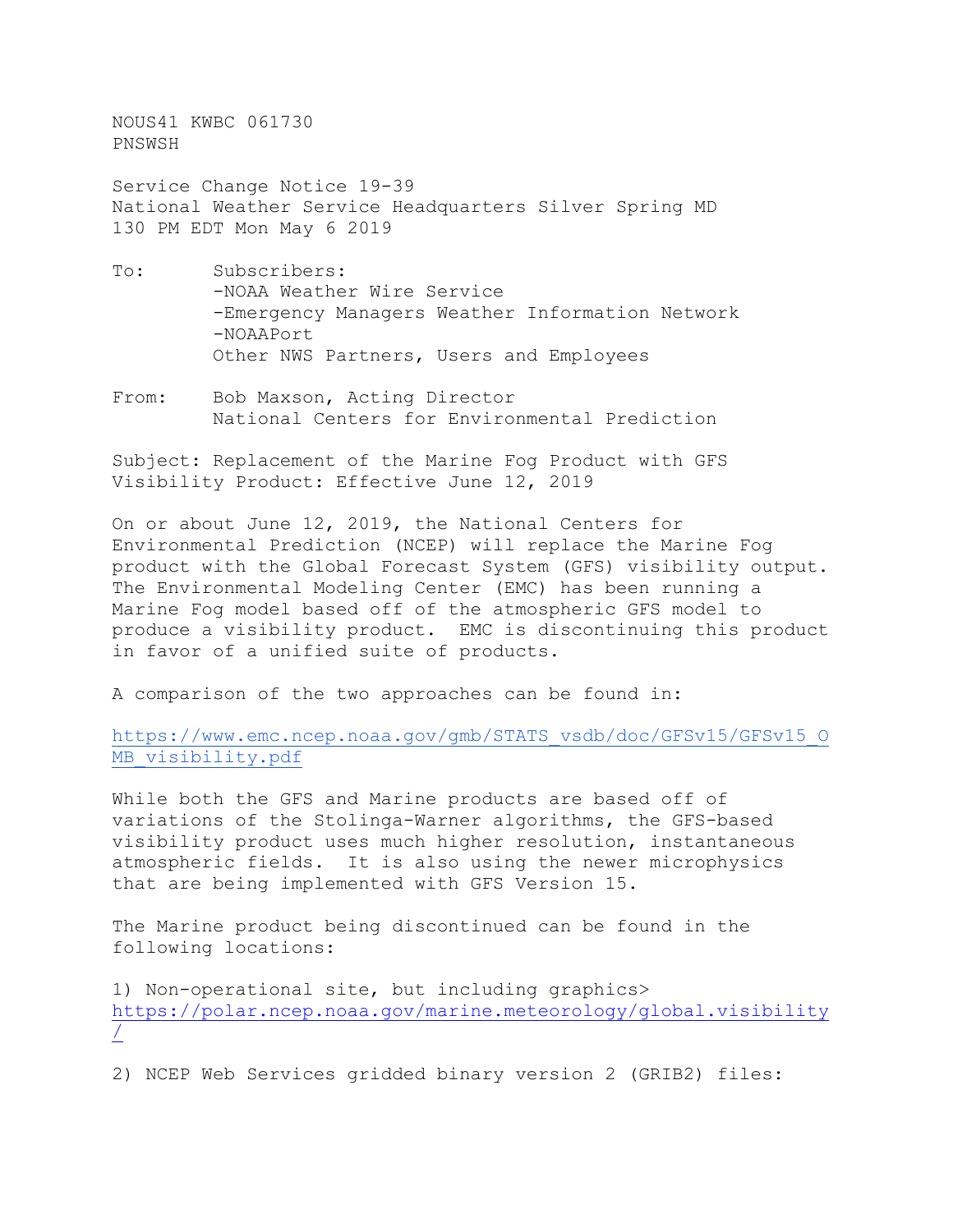[ftp://ftpprd.ncep.noaa.gov/pub/data/nccf/com/omb/prod/fog.YYYYMM](ftp://ftpprd.ncep.noaa.gov/pub/data/nccf/com/omb/prod/fog.YYYYMMDD) [DD](ftp://ftpprd.ncep.noaa.gov/pub/data/nccf/com/omb/prod/fog.YYYYMMDD)

[https://nomads.ncep.noaa.gov/pub/data/nccf/com/omb/prod/fog.YYYY](https://nomads.ncep.noaa.gov/pub/data/nccf/com/omb/prod/fog.YYYYMMDD) [MMDD](https://nomads.ncep.noaa.gov/pub/data/nccf/com/omb/prod/fog.YYYYMMDD)

[https://www.ftp.ncep.noaa.gov/data/nccf/com/omb/prod/fog.YYYYMMD](https://www.ftp.ncep.noaa.gov/data/nccf/com/omb/prod/fog.YYYYMMDD)  $\mathbb D$  $\mathbb D$ 

Where YYYYMMDD is year, month day, and Filenames are:

 fog.tCCz.fvnhg.grib2 fog.tCCz.fvnhg.grib2.idx fog.tCCz.gvisg.grib2 fog.tCCz.gvisg.grib2.idx Where CC is cycle for 00, 06, 12 and 18 Coordinated Universal Time (UTC).

Users can find the replacement product within the GFS output GRIB2 files by extracting the variable "VIS" visibility on:

[ftp://ftpprd.ncep.noaa.gov/pub/data/nccf/com/gfs/prod/gfs.YYYYMM](ftp://ftpprd.ncep.noaa.gov/pub/data/nccf/com/gfs/prod/gfs.YYYYMMDD) [DD](ftp://ftpprd.ncep.noaa.gov/pub/data/nccf/com/gfs/prod/gfs.YYYYMMDD)

[https://nomads.ncep.noaa.gov/pub/data/nccf/com/gfs/prod/gfs.YYYY](https://nomads.ncep.noaa.gov/pub/data/nccf/com/gfs/prod/gfs.YYYYMMDD) [MMDD](https://nomads.ncep.noaa.gov/pub/data/nccf/com/gfs/prod/gfs.YYYYMMDD)

Where GRIB2 full filenames are: gfs.tCCz.pgrb2.0p25.fFFF (0.25 degree resolution) gfs.tCCz.pgrb2.0p50.fFFF (0.50 degree resolution) gfs.tCCz.pgrb2.1p0.fFFF (1.0 degree resolution)

Or users can extract just the visibility parameter by using the NOAA Operational Model Archive and Distribution System (NOMADS) Grib Filter option here:

[https://nomads.ncep.noaa.gov/cgi-bin/filter\\_gfs\\_0p25.pl](https://nomads.ncep.noaa.gov/cgi-bin/filter_gfs_0p25.pl)

Select a date and cycle. On the following page select a forecast hour, check the level "surface" and the variable "VIS" to download only the visibility parameter for the 0.25 degree resolution GFS.

NCEP will evaluate all comments and decide whether to proceed.